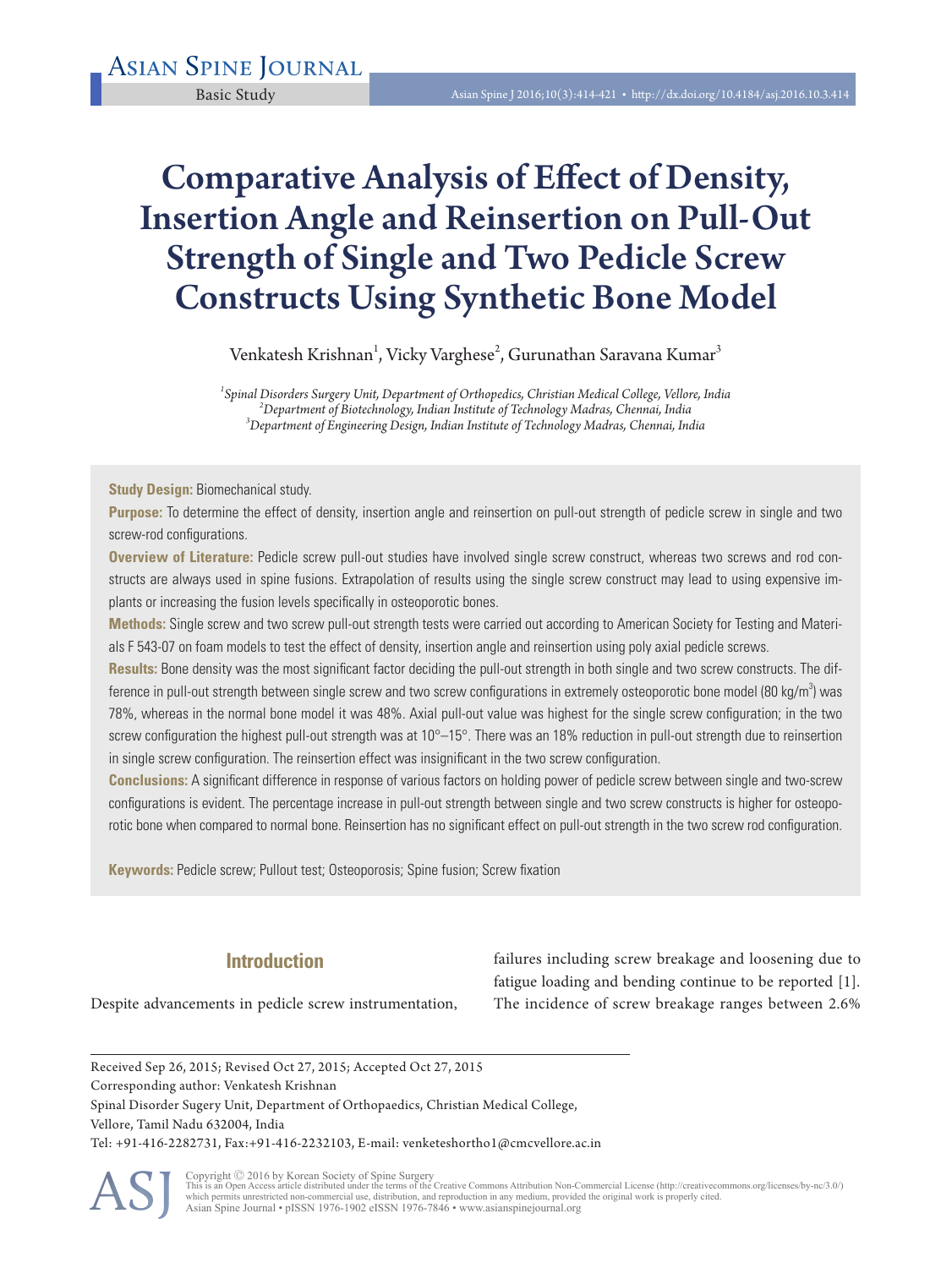and 60%, and often occurs around the thread-shank region. This is commonly due to nonunion, whereas the incidence of screw loosening usually due to osteoporosis ranges from 0.6% to 11% [2-4]. These failures and insufficient fixation necessitate subsequent surgery [5].

The principal obstacle encountered with surgical intervention in osteoporotic patients is achieving optimal pedicle screw fixation within a bone of lower density, as the incidences of screw loosening and pull-out remain high [6,7]. Currently, osteoporosis is not a contraindication for fusion surgery and the same type of instrumentation is used for both the normal and osteoporotic condition with some modifications. Spinal fixation failure due to osteoporosis or other metabolic bone diseases can require replacement of pedicle screws or extension of fusion [8- 10]. Revisions are associated with significant surgical risks and further revisions might have to be performed [11]. Two common trajectories exist for the insertion of pedicle screws: the straightforward trajectory (0° to 10° both in the medial and caudal directions) and the anatomic trajectory (0° to 10° medial and 22° cephalocaudal) [12]. These wide ranges of insertion angle can lead to varying results for pedicle screw instrumentation.

The pull-out strength of pedicle screws is an important index used by manufacturers and surgeons to know the holding power of pedicle screw and objectively demonstrate their resistance to axial load [9]. Pull-out strength is dependent on several factors including screw design, insertion technique, bone quality and size of the pedicle [13-15]. Studies to date are predominantly based on single screw pull-out strength, which may not be the actual representation of screw failure *in vivo*.

The purpose of the present study is to compare the effect of various factors on pull-out strength in single screw and two screw rod configurations. The pull-out studies were carried out in synthetic bone models of differing densities of cancellous bone representing normal and osteoporotic bone using conventional single screw pullout and the two screw instrumentation that mimicked the *in vivo* configuration. This study considered the effects of bone density, screw insertion angle and reinsertion on pull-out force in the two test configurations.

# **Materials and Methods**

#### **1. Synthetic bone model**

Rigid polyurethane foams are widely used as a substitute for cadaveric spinal bone because of their consistent and homogeneous structural properties [16]. In the current study, rigid polyurethane foam representing extremely osteoporotic to normal bone was used. The different grades and their corresponding equivalence in densities were: Grade 5  $(80 \text{ kg/m}^3)$  representing extremely osteoporotic bone density, Grade 10 (160 kg/m<sup>3</sup>) representing osteoporotic, Grade 15 (240  $\text{kg/m}^3$ ) representing normal bone density and Grade 20 (300 kg/m<sup>3</sup>) representing more than normal bone density. These bone densities were regulated and standardized according to the American Society of Testing Materials ASTM F-1839 protocol [15,17]. A block of dimension 120 mm×60 mm×40 mm was sawn from blank for each test.

## **2. Pedicle screw instrumentation**

CE approved, medical grade titanium alloy, polyaxial pedicle screws GESCO (General Surgical Co., Chennai, Tamil Nadu, India) with a diameter of 6 or 7 mm, and length of 40 mm (Fig. 1) were used. The dimensions of the pedicle



**Fig. 1.** GESCO screw.

#### **Table 1.** Pedicle screw dimensions (all values in mm)

| Screw Type                      | $\sqrt{2}$ Major diameter, $D_{major}$ | Minor diameter, $D_{minor}$ | Thread length, L | Thread pitch, $\rho^+$ |
|---------------------------------|----------------------------------------|-----------------------------|------------------|------------------------|
| Ø 6 mm×40 mm                    |                                        |                             | 30               |                        |
| $\emptyset$ 7 mm $\times$ 40 mm |                                        | 4.9                         | 30               |                        |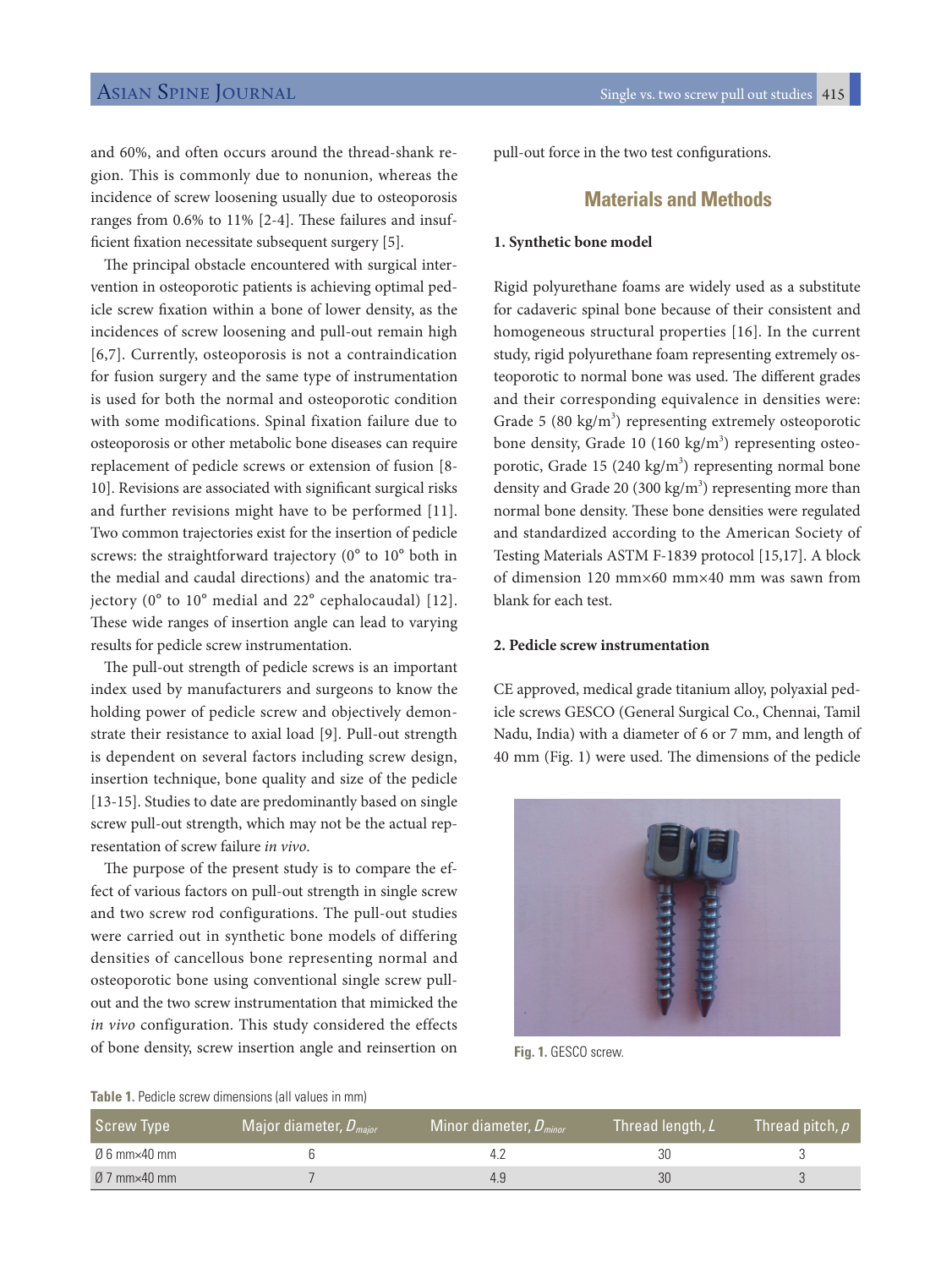

**Fig. 2.** Schematic representation of pull-out study. **(A)** Single screw configuration. **(B)** Two screw and rod configuration. **(C)** Side view of two screw and rod configuration. PU, polyurethane foam.

| Table 2. Factors and their levels for pull out strength studies in single screw configuration |  |  |  |  |  |  |
|-----------------------------------------------------------------------------------------------|--|--|--|--|--|--|
|                                                                                               |  |  |  |  |  |  |

| S. No          | Factor                                  |    | Levels |                          |     |
|----------------|-----------------------------------------|----|--------|--------------------------|-----|
|                | Density, $\rho$ (kg/m <sup>3</sup> )    | 80 | 160    | 240                      | 300 |
| $\overline{2}$ | Insertion angle, $\theta$ ( $\degree$ ) |    |        | 20                       | 30  |
| ્ર             | Reinsertion                             |    |        | $\overline{\phantom{a}}$ |     |

|  |  | Table 3. Factors and their levels for pull out strength studies in two screw and rod configuration |
|--|--|----------------------------------------------------------------------------------------------------|
|  |  |                                                                                                    |

| S. No          | Factor                                   |          | Levels    |                          |           |  |  |
|----------------|------------------------------------------|----------|-----------|--------------------------|-----------|--|--|
|                | Density, $\rho$ (kg/m <sup>3</sup> )     | 80       | 160       | 240                      | 300       |  |  |
| $\overline{2}$ | Two screw Insertion angles, $\theta$ (°) | $5 - 10$ | $10 - 15$ | $15 - 20$                | $20 - 25$ |  |  |
| ാ              | Reinsertion                              |          |           | $\overline{\phantom{0}}$ |           |  |  |

screw are shown in Table 1. A 5.5 mm diameter high tensile stainless steel rod was used to connect the pedicle screws.

Pilot holes were drilled along the longitudinal axis of the pedicle screw and at different angles to the foam using a 4 mm diameter drill bit. Holes were drilled 25 mm away from each other so as to avoid an interaction effect and also to be representative of the average distance between the lumbar spine pedicles. Fig. 2A depicts the schematic representation of single screw pull-out study configuration. To study pull-out strength in the two screw and rod configuration, the screws were inserted at different angles and connected with a rod as shown in Fig. 2B and C.

#### **3. Experiment design**

Full factorial experiment [18] was used to study the effects of bone density, screw insertion angle and reinsertion on pull-out strength in single screw and two screw and rod configurations. The density ranges were chosen to represent osteoporotic to more than normal bone density. The insertion angles were chosen based on the anatomy of pedicle angle for the L1–L5 region. The angle of the pedicle in lumbar vertebrae increases incrementally by 5° at each level [19]. Reinsertion represents the scenario of pedicle screw revision surgery when there is an implant failure. During such a scenario the construct is instrumented with a pedicle screw of higher diameter. The different factors and their levels used are shown in Tables 2 and 3. In all 32 pull-out tests for each single and two screw constructs, three repetitions were done.

#### **4. Pull-out strength test**

Pull-out tests on the foam with the inserted screws were done using a BiSS Nano-25 universal testing machine. A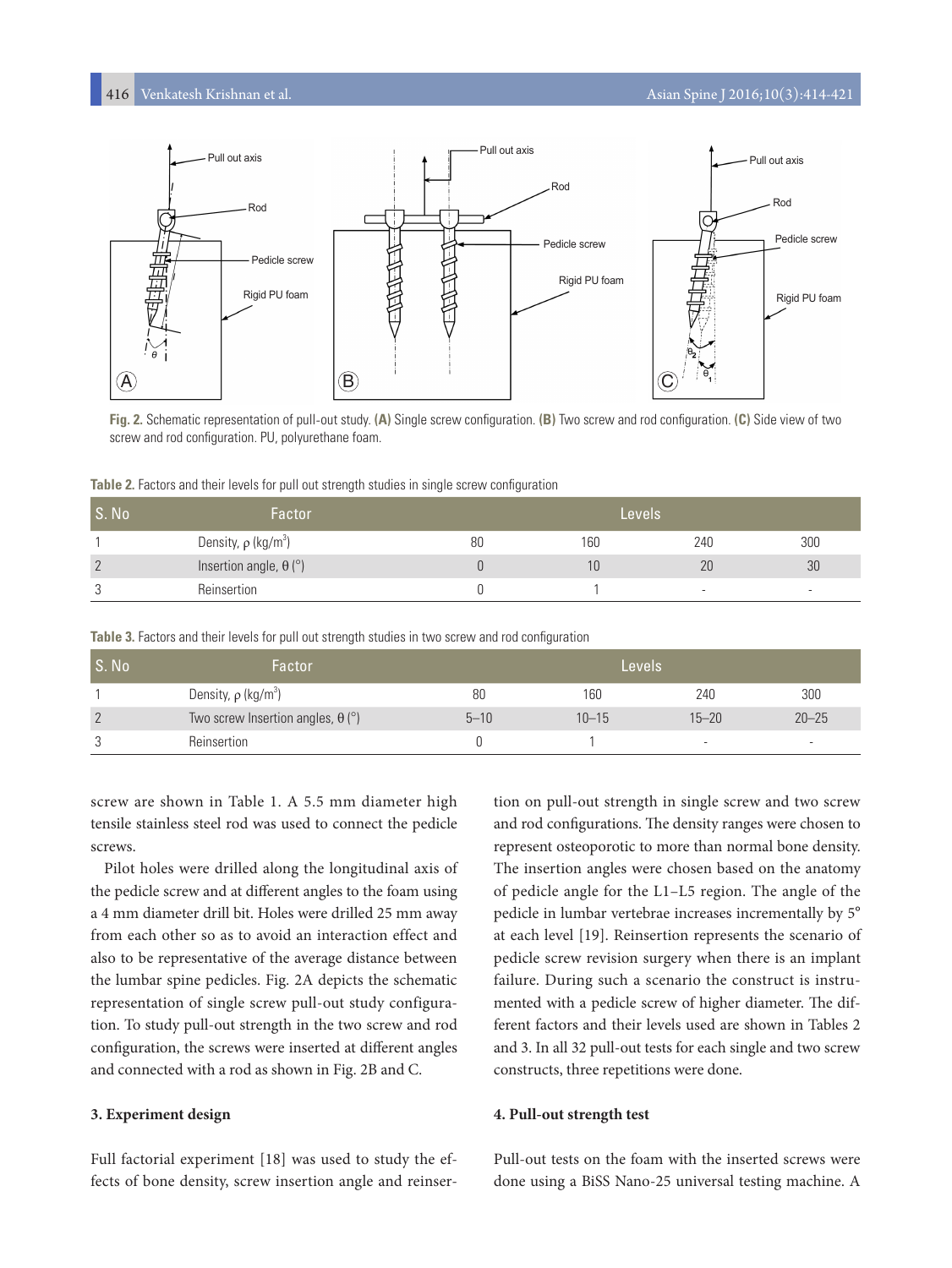5.5 mm diameter tensile steel rod was fixed to the pedicle screw using a set screw mimicking the actual configuration of the pedicle screw. This was mounted on a test jig with a variable axis frame used to align the pull-out axis to the screw (Fig. 3). A tensile load of 5 mm/min was applied to the test specimen until the screw released from the test block. The procedures were controlled under the provision of ASTM: F543-07 protocol [20]. Load and displacement values were recorded and the maximum load generated during screw pull-out was defined as the pullout strength of the screw.

#### **5. Statistical analyses**

Statistical comparisons were made using MINITAB Release





**Fig. 4.** Percentage contribution ratio of factors effecting pull-out strength.

16 Statistical Software (Minitab Inc., State College, PA, USA). Analysis of variance (ANOVA) and Tukey's Honestly Significant Difference multiple comparison tests was used. A *p*-value <0.05 was considered statistically significant [18].

# **Results**

The results of pull-out studies were analyzed for factor effect using ANOVA. Fig. 4 describes the strength of factor and their interaction effect on the pull-out values in single and two screw constructs. In the single screw configuration, density, insertion angle and reinsertion had significant effects on pull-out strength of pedicle screw (all *p<*0.05). The interaction effects of density and insertion angle were also significant. Density had the highest contribution to the pull-out strength in the single screw configuration at 85%, whereas insertion angle contributed to 9% of pull-out strength. Reinsertion contributed 2% and the remainder was contributed by interaction effects.

In the two screw and rod configuration, density and insertion angle had significant effects on pull-out strength of pedicle screw (both *p*<0.05). Reinsertion and all interaction effects had no significant effect on pull-out strength of pedicle screw (all *p*>0.05). In the two screw configuration, density had the highest contribution at 92% followed by insertion angle at 2%. Reinsertion and other interaction effects each contributed <1%.

#### **1. Effect of bone density on pull-out strength**

The pull-out strength increased with increasing density in both single screw and two screw and a rod configurations (Fig. 5). The pull-out strength was highest in foam representing more than normal bone density (300 kg/m<sup>3</sup>) in both the single screw (1.107±0.23 kN) and two screw configuration (1.935±0.20 kN). There was a 78% increase in pull-out strength between single screw (0.213±0.04 kN) and two screw configuration (0.3798±0.03kN) in extremely osteoporotic bone model  $(80 \text{ kg/m}^3)$ , whereas in case of normal bone model  $(240 \text{ kg/m}^3)$  the increase was only 42% in the two screw configuration (1.39±0.17kN) over the single screw configuration (0.973±0.16 kN). In the osteoporotic bone model  $(160 \text{ kg/m}^3)$  an increase of 67% in pull-out strength was evident between the single (0.5015±0.17 kN) and two screw configuration  $(0.841\pm0.20$  kN).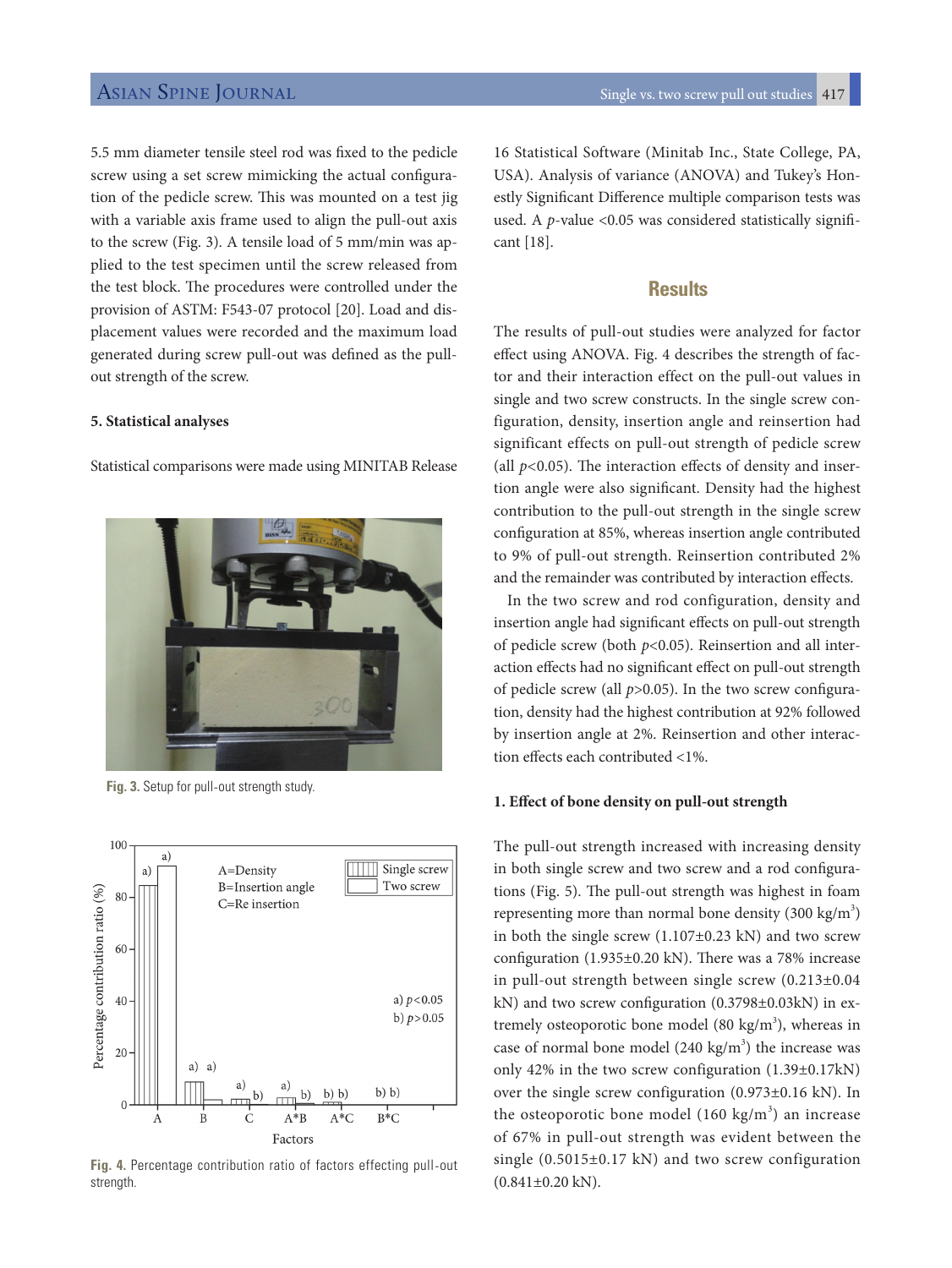

**Fig. 5.** Effect of density on pull-out strength of pedicle screw. IQR, interquartile range.

#### **2. Effect of insertion angle on pull-out strength**

The effect of insertion angle on pull-out strength of pedicle screw is presented in Fig. 6A. In the single screw configuration, the pull-out strength was highest in axial pull-out condition and decreased with increasing screw insertion angle. The pull-out value decreased by 52% between insertion angles of 0° (0.816±0.42 kN) and 30° (0.536±0.32 kN). In the two screw-rod configuration, the pull-out strength was maximum for insertion angles of 10°–15°  $(1.242 \pm 0.68 \text{ kN})$ . The pull-out strength decreased by 17% between insertion angle configurations of 5°–10°and 20°–25°. The difference between pull-out force for single screw at 0° (0.816±0.42 kN) and two screw-rod configuration at 5°–10° (1.184±0.60 kN) was 45%. This difference was highest (88%) between single screw at 30° (0.536±0.32 kN) and two screw at 20°–25° (1.008±0.50 kN).

Since a significant interaction effect was observed between density and insertion angle in case of single screw configuration, the same is plotted in Fig. 6B. The pullout strength decreases with increase in angle in extremely osteoporotic and normal bone model. In osteoporotic and more than normal bone model the pull-out strength is highest for 10° configuration.

#### **3. Effect of reinsertion on pull-out strength**

The effect of reinsertion on pull-out strength of pedicle screw is shown in Fig. 7. A reduction in holding power



**Fig. 6.** Effect of insertion angle. **(A)** Effect of angle on pull-out strength of pedicle screw. **(B)** Effect of angle on pull-out strength of single screw in different bone densities. IQR, interquartile range.



**Fig. 7.** Effect of reinsertion on pull-out strength of pedicle screw. IQR, interquartile range.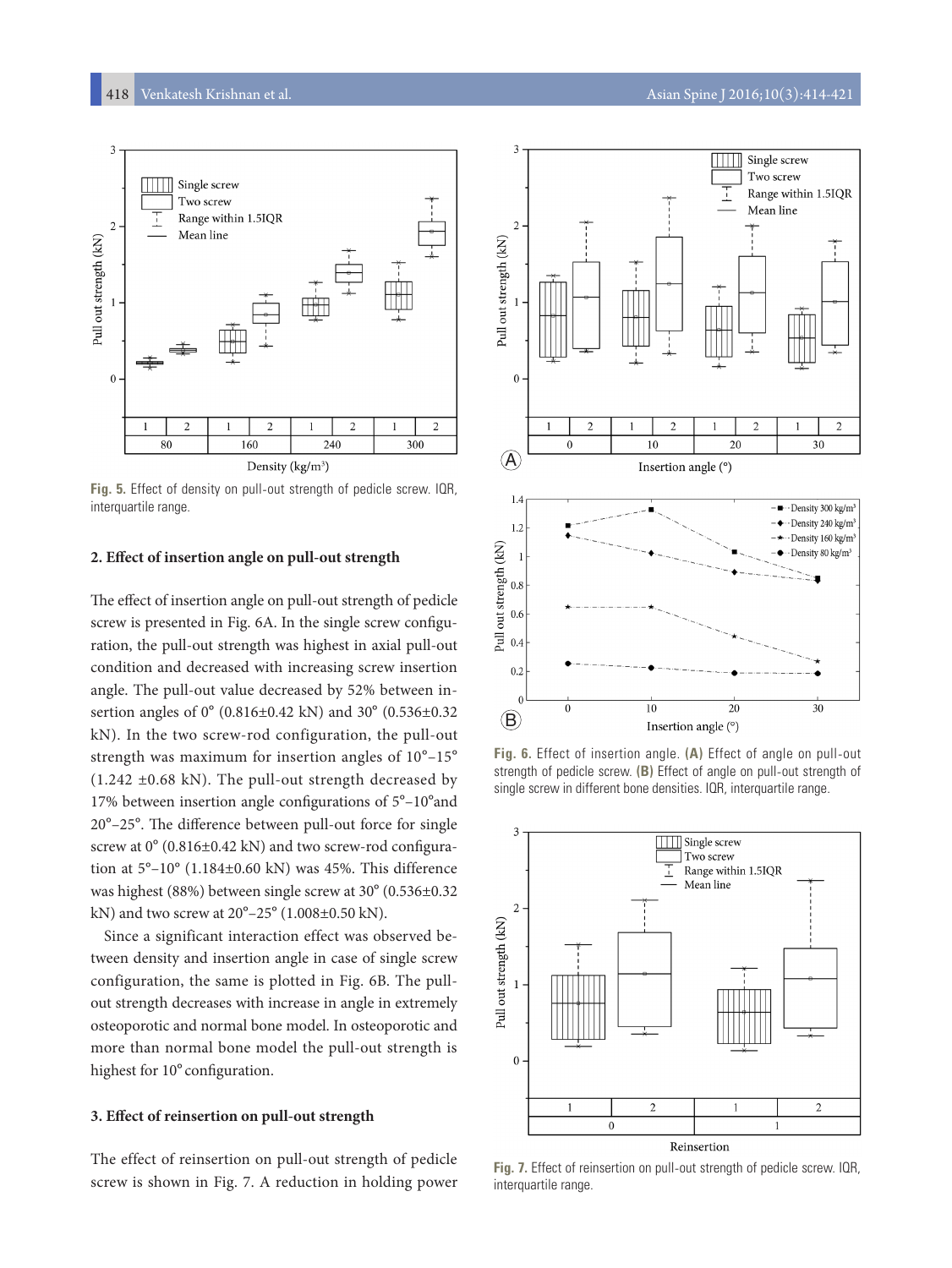was evident after reinsertion with a higher diameter screw in both the single and two screw configurations. There was an 18% decrease in pull-out strength due to reinsertion (0.641±0.35 kN) in single screw pull-out. In the two screw and rod configuration, there is a decrease of 5% in pull-out strength due to reinsertion (1.11±0.58 kN) with a higher diameter screw.

# **Discussion**

Pedicle screw fixation is considered the gold standard for lumbar spine fusion surgeries. It improves the rate of fusion, avoids external immobilization and aids in early recovery. Osteoporosis and revision surgeries remain a challenge for fusion with pedicle screw systems. Traditional single screw pull-out strength studies in healthy and osteoporotic spine have demonstrated a significant effect of density on holding power of pedicle screw [15,16]. Patel et al. [21] reported that the effect of screw insertion angle on pull-out differed between an osteoporotic and normal bone. Research focusing on the effects of various factors like bone density, screw type and screw insertion angle on the stability of screws have often involved single screw pull-out studies [1,5,8,9]. But, *in vivo* a two screw construct is typically used. Extrapolation of single screw pull-out studies could underestimate the efficacy of the actual two screw and rod construct during surgery. Clinically this could result in the use of expensive pedicle screw systems or extension of fusion construct, which has economic and functional consequences.

This study investigated the effect of several factors affecting screw pull-out in single and two screw constructs by systematically varying bone density, screw insertion angle and the effect of reinsertion. The present study is first to differentiate the effect of these important factors on pull-out of the single screw construct, which is typically used in screw pull-out tests, and the two screw construct that is similar to the configuration of an *in vivo* construct.

The present study was done using polyurethane foam models representing different bone densities. Though studies based on rigid polyurethane foam have certain limitations, which cannot mimic the cadaveric model, Kim et al. [15] demonstrated that the axial pull-out studies in polyurethane foam models are as good as studies carried out on cadaveric models. Presently, density contributed the most to pull-out strength in both the

single screw and two screw-rod configurations. Pull-out strength increased with increasing density in both testing configurations. These results are consistent with the values obtained in studies carried out on cadaveric and synthetic bone models [15,16,22,23]. In the present two screw and rod construct, bone density effect on holding power was significantly different when compared to single screw pull-out for all grades of bone densities. The increase in pull-out strength was not uniform across the bone densities. In case of extremely osteoporotic bone density (80 kg/m<sup>3</sup>) it was highest at 78% and lowest for normal bone density (240 kg/m<sup>3</sup>). This can partially explain the fewer number of clinical failures observed *in vivo* in osteoporotic bones, even though *in vitro* studies with single screw configuration predict higher failure. Further cadaver experiments need to be done to confirm this effect of instrumentation.

The effect of insertion angle on pull-out strength was significant based on ANOVA analysis (*p*<0.05) in both configurations. This is the next important factor after bone density affecting screw pull-out. This factor represents the range of pedicle orientation in the lumbar region and its effect on the variation of pull-out strength. Pullout strength decreases with increase in angle for single screw configuration [24]. Similar results were presently observed using the single screw configuration. For this configuration, maximum pull-out was obtained at 10° in osteoporotic bone (80 kg/ $m<sup>3</sup>$ ), whereas in normal bone the axial pull-out value was maximum. Patel et al. [21] reported that screws inserted with angles higher that 10° are beneficial only in osteoporotic bone and not in healthy bone. In the present study, the maximum pullout strength for the two screw and rod configuration was obtained at an insertion angle of 10°–15°for osteoporotic bone. Thus, for good clinical results in osteoporotic bone there is a benefit of using insertion angle in the range of 10°–15°. The percentage reduction in pull-out strength due to increase in screw angle predicted by single screw test configuration is considerably higher than the two screw test configuration for similar screw angles. This needs to be considered when extrapolating single screw test results for clinical predictions.

Reinsertion represents corrective surgery done by instrumenting pedicle screw of higher diameter [11,25]. In the single screw configuration, we observed an 18% decrease in the holding power when a higher diameter pedicle screw was used after the failure of instrumenta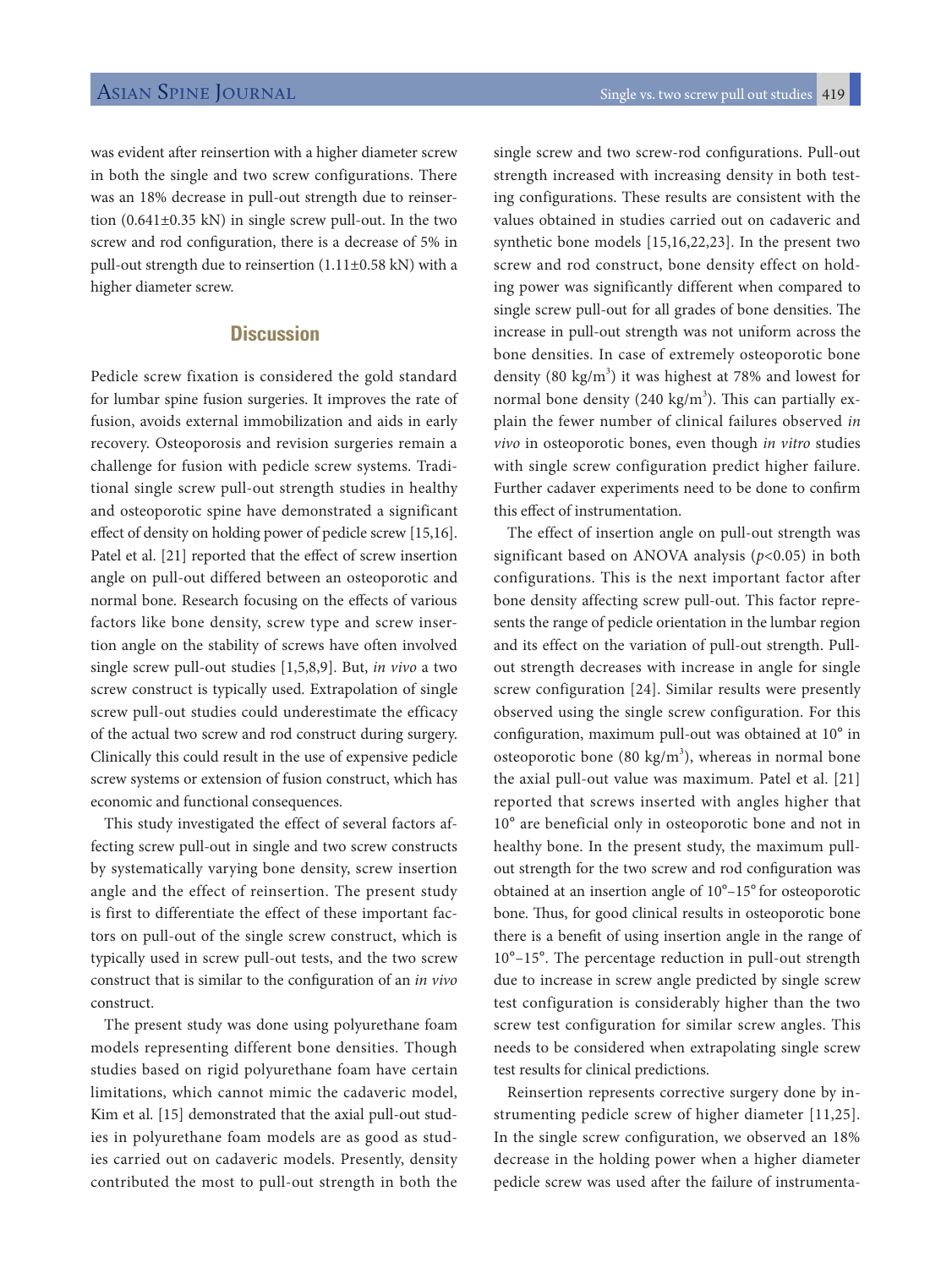tion which can happen per operatively or during revision surgery. However, with the two screw rod construct, the decrease was only 5%. This is consistent with the observation of a *in vivo* study [26] that using a larger diameter screw may be sufficient in case revisions.

The results of the present study suggest that the interaction effect caused due to presence of the two screw and rod construct—the typical *in vivo* fusion construct —is significant and that bone density, reinsertion and screw insertion angle effect the pull-out force to various strengths in single and two screw constructs. The results obtained with the single screw construct should thus be carefully extrapolated for clinical use, particularly with osteoporotic bone and during revision surgery. The present study demonstrated statistically significant differences in the factor effects in single and two screw constructs in synthetic bone models. These results could be further verified with cadaveric models that better mimic the *in vivo* situation. Since biological samples have large intraand inter-sample variability, a similar study would require large sample size. In the present study, cyclic loading was not considered, since pull-out strength is more representative of holding power and also allows better comparison with other studies. Effect of screw geometry on the pullout phenomenon in both the configuration is another area needing further study.

# **Conclusions**

The present assessment of the effects of density, insertion angle and reinsertion on pull-out strength of pedicle screw in single screw and two screw configurations demonstrated statistically significant differences between these factor effects in single and two screw constructs in synthetic bone models. The percentage increase in pullout strength between single and two screw constructs was higher for osteoporotic bone compared to normal bone. Pull-out strength was highest at an insertion angle of 0° for normal bone density in single screw configuration, and was highest at a 10°–15° insertion angle in osteoporotic bone for two screw configuration. Reinsertion had no significant effect on pull-out strength in two screw configuration, whereas it showed significant reduction in the single screw pull-out test. The results suggest that the two screw constructs predict screw stability better for clinical use, particularly with osteoporotic bone.

# **Conflict of Interest**

No potential conflict of interest relevant to this article was reported.

## **References**

- 1. Sterba W, Kim DG, Fyhrie DP, Yeni YN, Vaidya R. Biomechanical analysis of differing pedicle screw insertion angles. Clin Biomech (Bristol, Avon) 2007; 22:385-91.
- 2. Chen CS, Chen WJ, Cheng CK, Jao SH, Chueh SC, Wang CC. Failure analysis of broken pedicle screws on spinal instrumentation. Med Eng Phys 2005;27: 487-96.
- 3. Gaines RW Jr. The use of pedicle-screw internal fixation for the operative treatment of spinal disorders. J Bone Joint Surg Am 2000;82:1458-76.
- 4. Hsu CC, Chao CK, Wang JL, Hou SM, Tsai YT, Lin J. Increase of pullout strength of spinal pedicle screws with conical core: biomechanical tests and finite element analyses. J Orthop Res 2005;23:788-94.
- 5. Amaritsakul Y, Chao CK, Lin J. Comparison study of the pullout strength of conventional spinal pedicle screws and a novel design in full and backed-out insertions using mechanical tests. Proc Inst Mech Eng H 2014;228:250-7.
- 6. Hu SS. Internal fixation in the osteoporotic spine. Spine (Phila Pa 1976) 1997;22(24 Suppl):43S-48S.
- 7. Okuda S, Miyauchi A, Oda T, Haku T, Yamamoto T, Iwasaki M. Surgical complications of posterior lumbar interbody fusion with total facetectomy in 251 patients. J Neurosurg Spine 2006;4:304-9.
- 8. Chapman JR, Harrington RM, Lee KM, Anderson PA, Tencer AF, Kowalski D. Factors affecting the pullout strength of cancellous bone screws. J Biomech Eng 1996;118:391-8.
- 9. Kwok AW, Finkelstein JA, Woodside T, Hearn TC, Hu RW. Insertional torque and pull-out strengths of conical and cylindrical pedicle screws in cadaveric bone. Spine (Phila Pa 1976) 1996;21:2429-34.
- 10. Lee WT, Koak JY, Lim YJ, Kim SK, Kwon HB, Kim MJ. Stress shielding and fatigue limits of poly-etherether-ketone dental implants. J Biomed Mater Res B Appl Biomater 2012;100:1044-52.
- 11. Fujibayashi S, Takemoto M, Neo M, Matsuda S. Strategy for salvage pedicle screw placement: a technical